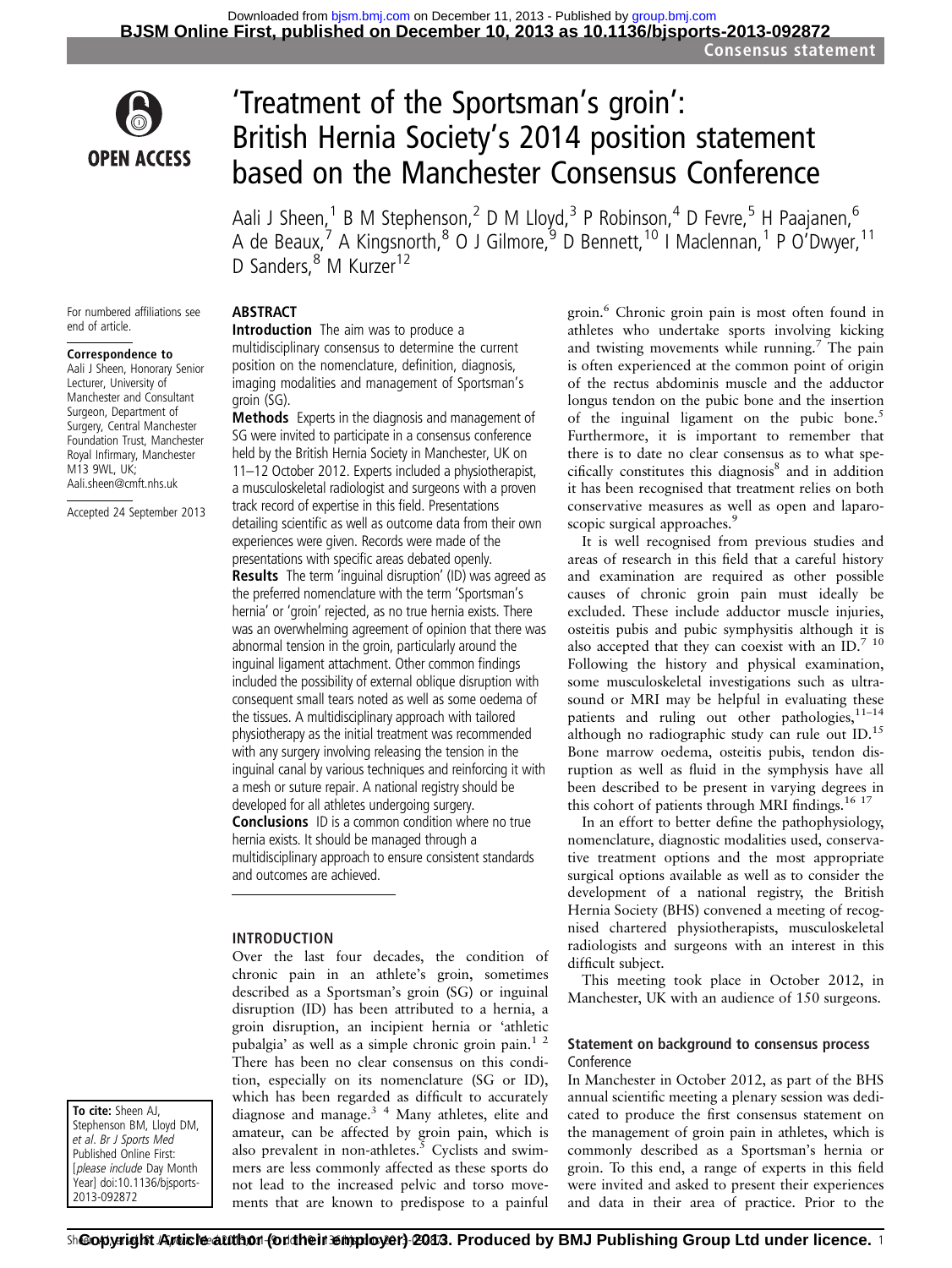meeting the speakers were consulted with an agreement made on the specific questions that were to be asked. The questions were aimed at areas not fully addressed on the SG in the literature to date. The meeting used the term SG throughout the discussion in order to maintain the use of a well recognised description for chronic or persistent groin pain experienced by athletes.

The basic principles governing the conduct of a consensus development conference are summarised below:

- 1. All the invited panellists provided keynote lectures in their area of expertise.
- 2. The panellists were drawn from a multidisciplinary field of clinical practice in the field of sports-related groin pain. They do not represent organisations per se but were selected for their expertise, experience and understanding of this field.
- 3. Each lecture was supplemented by a panel discussion with an open audience forum in an attempt to forge a consensus on eight key questions.
- 4. Prior to the conference a literature review was undertaken by the Board of the Society, to identify controversial points in the literature regarding the management of SG using biomedical databases through the PUBMED platform.
- 5. The panellists were all contacted prior to the meeting to ascertain the extent of their lectures.
- 6. All the panellists were given access to the key questions to be asked at the consensus statement.
- 7. A systematic literature review was prepared for use in addressing the conference questions.
- 8. The consensus statement is intended to serve as the scientific record of the conference.
- 9. The consensus statement will be widely disseminated to achieve maximum impact on both current practice and to aid in future medical research.
- 10. The panel Chairperson (AJS) did not identify with any advocacy position. The Chairperson was responsible for directing the consensus session and guiding the panel's deliberations.

## Consensus meeting literature review

- 1. Searches were performed independently by two members of the BHS board using relevant medical subject headings and free-text terms. No language restrictions were applied to the searches. Both generic and specially developed search filters were employed when necessary. Databases searched were MEDLINE (1966 onwards), EMBASE (1980 onwards), Cochrane Central Register of Controlled Trials (4th Quarter 2004), Cochrane Database of Systematic Reviews (4th Quarter 2004), Database of Abstracts of Review of Effects (4th Quarter 2004), and Cumulative Index to Nursing & Allied Health Literature (1982 onwards).
- 2. There was no systematic attempt to search grey literature (conferences, abstracts, thesis and unpublished trials). Hand searching of journals not indexed on the biomedical databases was not carried out.
- 3. A preliminary scrutiny of titles and abstracts was undertaken and full copies of publications that addressed the clinical questions were obtained.
- 4. Following a critical appraisal of each publication, studies that did not report relevant outcomes or were not relevant to a particular clinical question were excluded. Searches were returned prior to the meeting, thereby including evidence published and included in the literature databases up to October 2012.
- 5. This date should be considered the starting point for searching for new evidence for future updates to this consensus statement.

## Consensus presentations

Six keynote lectures were given on three topics to a learned audience of predominantly hernia surgeons.

- The topics included were
- 1. Physiotherapy and active sports rehabilitation (DF)
- 2. Imaging investigations (PR)
- 3. Four lectures on surgical techniques and indications (HP, IM, OJG and DML)

## Consensus questions

After all the lectures, the speakers were all invited for their respective opinions on the following questions:

- 1. What appropriate nomenclature would be acceptable for this condition?
- 2. What pathology if any is present?
- 3. What imaging modalities or diagnostic techniques are advised?
- 4. Is surgery always advised?
- 5. If yes to surgery, then what operation should be undertaken?
- 6. What other treatment modalities would you use?
- 7. What repair would you undertake for a primary presentation?
- 8. What repair or management would you recommend for a recurrence?

## Consensus document

This manuscript first lists all the specific questions that were raised at the meeting.

Second, all questions are followed by the four specific areas discussed at the meeting including:

- A. Definition of the condition commonly described as SG
- B. Physiotherapy techniques employed
- C. Imaging investigations undertaken
- D. Surgical procedures carried out

These headings are followed by a review of the literature encompassing the key presentations at the meeting followed by the views of the panellists on the relevant consensus questions.

The consensus was reached at the end of each discussion by a majority of the panel reaching an agreement, in all cases a unanimous conclusion was reached.

Finally a summary and final conclusion is presented with recommendations for future research.

## A. Consensus questions on definition and pathology

- 1. What appropriate nomenclature would be acceptable for this condition?
- 2. What pathology if any is present?

## Question 1 response—What appropriate nomenclature would be acceptable for this condition?

The conference audience and panel were presented with the terms athletic pubalgia, sports hernia, incipient hernia, Gilmore's groin, ID, groin disruption and SG as possible nomenclatures used to describe the condition of a painful groin in elite athletes. The entire panel agreed that the term 'hernia' should not be used as a hernia, in every definition of this term, is rarely found in elite and amateur athletes.

The agreed term to be used for this condition is ID as this was thought to accurately describe the condition which tends to present with an increase in tension in the groin area due to the high level of 'twisting, turning, sprinting and kicking' the athletes undertake in their sporting activity.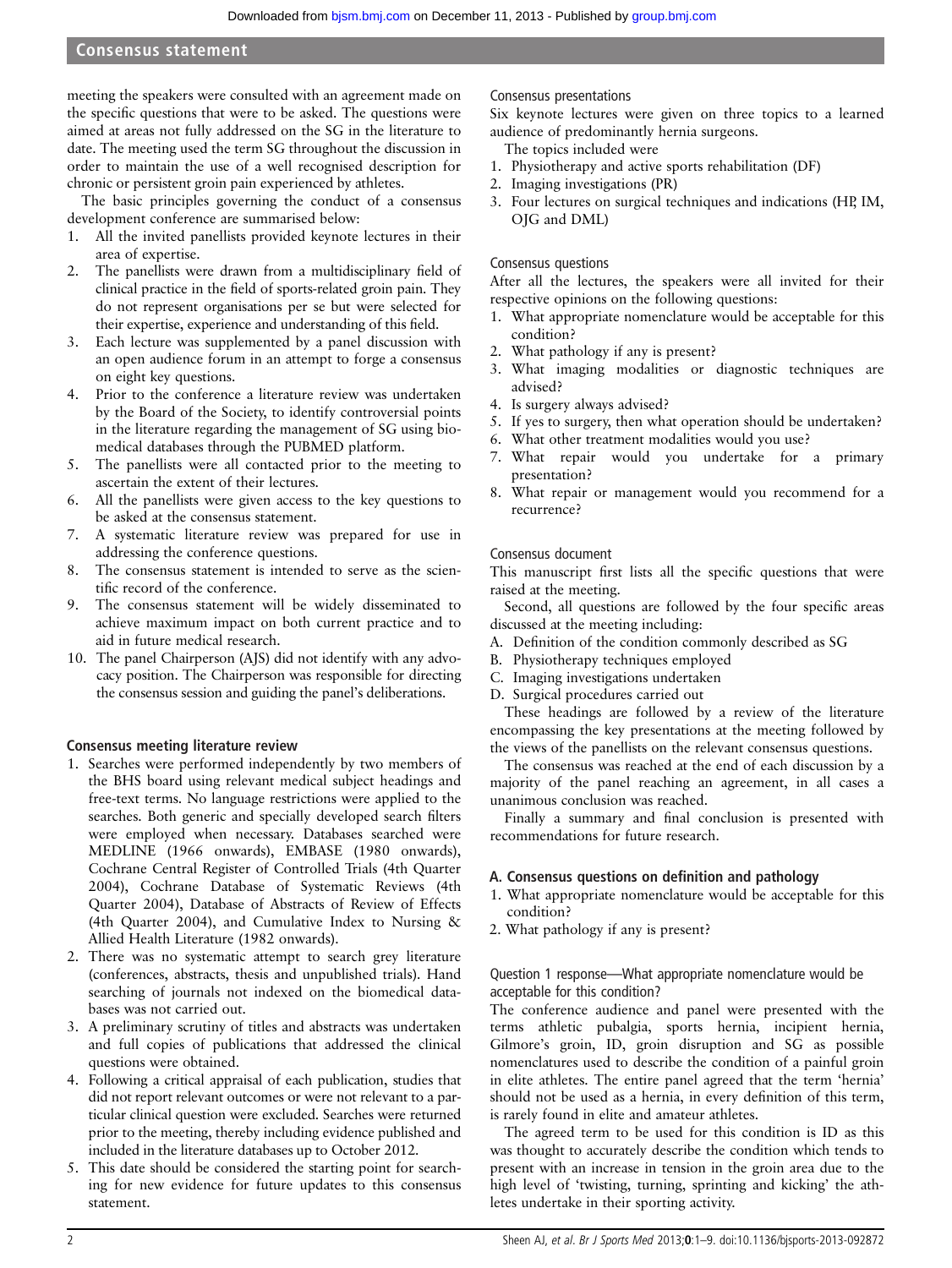## Summary of nomenclature

The agreed term to be used for this condition is ID as this was thought to accurately describe the condition which tends to present with an increase in tension in the groin area due to the high level of 'twisting, turning, sprinting and kicking' the athletes undertake in their sporting activity.

## Definition of ID in athletes

In the literature to date there have been many descriptions provided for the condition commonly described as SG such as athletic pubalgia, incipient hernia, pubic inguinal pain syndrome and  $ID^{1-4}$  It is generally understood that ID is a condition recognised by groin pain and is commonly seen in very active sports persons. It is also noted in literature that other pathologies also account for the symptoms of groin pain, these include adductor muscle tendinitis, osteitis pubis and pubic symphysitis, although it is also accepted that they can coexist with ID.<sup>7 8</sup>

ID can therefore be defined as pain, either of an insidious or acute onset, which occurs predominantly in the groin area near the pubic tubercle where no obvious other pathology, such as a hernia, exists to explain the symptoms. $3-9$ 

The diagnosis of ID can be made if at least three out of the five clinical signs below are detectable

- 1. Pinpoint tenderness over the pubic tubercle at the point of insertion of the conjoint tendon;
- 2. Palpable tenderness over the deep inguinal ring;
- 3. Pain and/or dilation of the external ring with no obvious hernia evident;
- 4. Pain at the origin of the adductor longus tendon; and
- 5. Dull, diffused pain in the groin, often radiating to the perineum and inner thigh or across the midline.

#### Question 2 response—What pathology if any is present?

The conference concluded that the posterior wall of the inguinal canal was weakened. In some athletes there was also evidence of disruption of the external oblique aponeurosis. The weakness of the posterior wall is the most common finding as previously reported with up to 85% of athletes showing evidence of this phenomenon.18–<sup>20</sup> This was noted as either tears evident in the aponeurosis on the anterior or open approach as well as inguinal ligament damage or tears seen at laparoscopy.<sup>21</sup> The pathology was not always evident in the athletes in every case and care was taken to emphasise that other pathology such as dilation of the external ring, conjoint tendon tears and inguinal ligament dehiscence might also be present. It was agreed that clinical examination is key in assessing such individuals with a consensus that other causes of chronic groin pain must be excluded such as osteitis pubis, pubic rami fractures, bursitis, slipped epiphysis, acetabular injury, femoroacetabular impingement and even early osteoarthritis.<sup>22</sup> Examination should also aim to elicit any underlying rectus abdominis or adductor longus tendon damage as well as hip pathology although it was accepted that these might also coexist. Pain below and lateral to the inguinal ligament may indicate hip pathology or adductor longus injury with pain above the inguinal ligament more indicative of ID. It was also considered important to rule out disruption of the hamstring muscles as it is documented that an imbalance of core muscles and muscle groups of the thigh may lead to groin pain.

## Summary of pathology

Abnormal tension exists in the inguinal canal due to varying degrees of ID and this is recognised as posterior wall weakness,

external ring dilation, conjoint tendon damage and tears in the inguinal ligament. Not all of the features are present in any one individual and other pathologies involving the muscles, ligaments and joints may also be affected.

## B. Consensus question on imaging

3. What imaging modalities or diagnostic techniques are advised?

## Review of literature and presentation

Imaging chronic groin pain in athletes is also a controversial topic. The insidious onset of symptoms is important as groin pain due to an acute muscular, tendinous or osseous injury is easily visualised on imaging and generally carries a much better prognosis than chronic groin pain. Conventional X-rays and CT do not typically aid diagnosis as bone morphology does not correlate with symptoms and as imaging techniques they are insensitive to soft tissue changes and oedema. Herniography and isotope bone scans are now rarely performed and have been superseded by high resolution MRI. Diagnostic laparoscopy is not recommended.

For the purposes of describing imaging features of groin pain in athletes we will consider imaging assessment of the symphysis pubis and inguinal canals separately.

The clinical diagnosis of SG, ID, osteitis pubis listed on a request card for imaging varies greatly between clinicians and their experience.<sup>23</sup>

Most imaging research studies have described symphyseal and parasymphyseal MRI changes with very few studies describing reliable inguinal canal findings. Whether this is selection bias for the athletic cohorts studied or whether it relates to the fact that described inguinal microtears, wall laxity etc cannot be detected on ultrasound or MRI cannot be determined conclusively.11–<sup>14</sup>

## SYMPHYSIS PUBIS

MRI typically shows two patterns of symphysis pubis-based oedema in athletes with groin pain. Grading of oedematous changes is largely subjective ranging from mild to severe.<sup>11-13</sup>

- 1. Symphyseal bone marrow oedema In this pattern MRI typically shows marked bone marrow oedema involving both pubic bodies and there may be high signal fluid in the joint itself with soft tissue oedema diffusely and symmetrically extending into the surrounding tendons and muscle fibres.<sup>12 14</sup> This imaging appearance is usually seen in younger athletes (under 20 years of age) and this appearance of extensive oedema (in the bone marrow and soft tissues) differs from that typically seen in skeletally mature athletes with chronic groin pain (see table 2 below).
- 2. Symphysis capsular and adductor change Compared to the first pattern described above the typical pattern of oedematous abnormality seen in skeletally mature athletes, with groin pain, particularly in football players, is much more localised and typically asymmetrical. MRI shows more focal moderate to marked pubic bone marrow oedema in the subcortical anteromedial pubis. compared to that seen throughout the pubic bodies in the younger athletes described above. There is also oedema involving the adjacent anterior capsule, capsular ligaments and the enthesis of the common aponeuroses of adductor longus and rectus abdominis. Partial capsular and adductor tendon disruption has been termed the 'cleft' sign.<sup>13</sup> Low grade oedematous change can be commonly seen in all athletes but severer features have been shown to correlate well in athletes with current adductor symptoms.12–<sup>14</sup>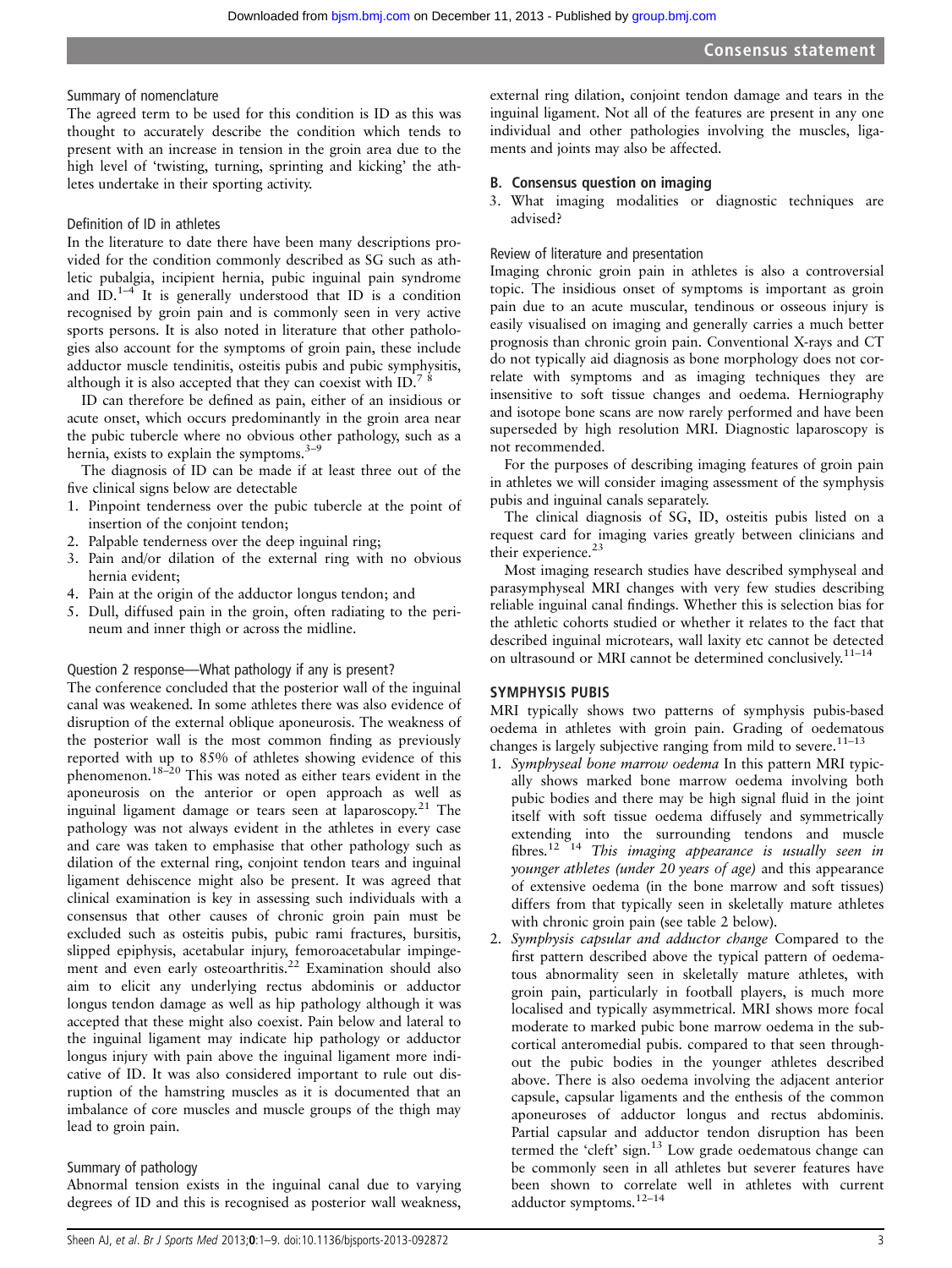#### Ultrasound of the symphysis pubis and enthesis

Ultrasound is rarely of value as the osseous, capsular and entheseal oedema seen on MRI is not visible on ultrasound. Although ultrasound is accurate for complete or partial adductor tears, these are rarely present in these athletes despite marked soft tissue oedema on MRI.24

## INGUINAL CANAL

## MRI of the inguinal canal

The inguinal canal and its surrounding muscles and aponeuroses are well seen on MRI but do not usually demonstrate oedema or structural disruption in athletes with chronic groin pain. Rarely there may be acute disruption but this is always accompanied with the relevant history of acute pain rather than of insidious symptoms. Asymmetry of the abdominal wall muscles is not discriminatory as muscular atrophy can occur after surgery or previous injury and is often asymptomatic.<sup>11</sup>

#### Ultrasound of the inguinal canal

Ultrasound of the inguinal canal is also usually normal in many athletes with chronic groin pain. Ultrasound is accurate for detecting true inguinal or femoral hernias but these are rare in athletes. $25$  Abnormal posterior wall movement and ballooning has been described but overall this finding is not sensitive or specific and can be present in some asymptomatic athletes and specific and can be present in some asymptons access  $\frac{m}{2}$  even after successful inguinal surgery.<sup>25 26</sup> Aponeurotic, fascial or ligament disruption is usually not detected by ultrasound.

## RADIOLOGICAL INTERVENTION TECHNIQUES

The use of injection treatment and choice of injectable material is up to the choice of the clinician depending on whether inflammation, chondral damage, ligamentous 'laxity' is thought to be the cause of the problem. In that case, dry needling, local anaesthetic, sclerosants, cortisone, platelet-enriched plasma, autologous blood and traumeel can be considered on their own or in combination.<sup>12</sup>

The symptomatic relief obtained can be used to progress rehabilitation, however there are no randomised studies for efficacy of injection treatment compared to rehabilitation and/or surgery but some uncontrolled studies have shown significant pain relief in symptomatic athletes with osteitis pubis or adductor-related groin pain<sup>27</sup><sup>28</sup>

#### Image-guided intervention

Symphysis pubis articular injection can be performed under fluoroscopic or ultrasound guidance. Soft tissue injection into the capsular and adductor entheseal soft tissue change can be performed using ultrasound guidance. MRI and clinical findings are usually used for targeting the side and specific site if a periarticular injection is to be performed. The imaging interventions were presented at the consensus meeting but no specific discussion was introduced as to when they should be used and at what stage of the treatment in athletes with chronic groin pain.

## Question 3 response—What imaging modalities or diagnostic techniques are advised?

MRI of the groin is the preferred method to diagnose ID. More specifically, it is used to exclude other pathology as there are no unique and reproducible findings, which can define the cause of inguinal pain in athletes. Ultrasound may also provide some benefit.<sup>29</sup> The discussion agreed that the imaging modalities should only be used to exclude other pathology such as acetabular damage, hip pathology, adductor muscle tears and pubic bone injuries. It is generally accepted that athletes may also have evidence of osteitis pubis, fluid in the symphysis pubis and bone marrow oedema on  $MRI<sup>16</sup>$  but this does not always equate to any pain experienced in the groin and does not necessarily mean that the athlete will not benefit from groin hernia surgery if the pain symptoms do not resolve after the initial exercise regimes.

## Summary of imaging

It is generally recognised that most radiology studies do not have a well-defined clinical input regarding clinical assessment that is, how many athletes have ID, osteitis pubis, adductor longus injury etc.

Groin MRI is the preferred method of imaging in patients with suspected ID. Traditionally it has not been a prerequisite to any surgical treatment intended by the more experienced surgeons, but it was accepted that under the present climate an MRI is almost an inevitable undertaking, especially in elite athletes.

The two MRI patterns that one would expect to see in athletes with groin pain are

- 1. Young athletes <18 years of age—diffuse bilateral oedema which can be equivalent to a stress response;
- 2. Older athletes >18 years of age—more focal oedema in subcortical bone and capsule/enthesis usually bilateral but asymmetrical.

## C. Consensus question on conservative treatment

## 4. Is surgery always advised?

The panellist agreed that surgery is not always required and there are alternative rehabilitation treatments that should be considered first.

## Physiotherapy and active sports rehabilitation Presentation

The aim of any treatment in the elite athlete is to minimise the total time the athlete is away from their sporting activity and to improve the player availability for the team. Based on the subjective experience of a premiership football team's physiotherapists, over the last 20 years, due to an improved understanding of the role of abdominal and gluteal stability on the mechanisms of pelvic movement, the need for surgical intervention has reduced (1994—6 repairs/year to 2012—2 repairs/year, unpublished data, D Fevre).

#### Screening of athletes

Screening athletes is of vital importance especially looking for variances in gait, posture and flexibility. Functional medical screening in elite athletes has become an important role for medical teams in assisting in injury prevention. The importance of any screening programme is that it is repeatable, functional and prevents the onset or recurrence of injury.

For the general surgeon in the outpatient setting, important aspects of assessment are designed to examine mobility around the hip joints, adductor muscle 'squeeze' test, posterior pelvic tilt assessment, gluteal control and evidence of lumbar lordosis.

#### Training regimes

Once the screening assessment is complete athletes should undergo a considerable amount of training designed specifically for the individual. This early part of a 'functional rehabilitation programme' should be taught prior to any surgery so that the athlete has a full understanding of what is expected of them in the weeks following any surgery. In many cases most athletes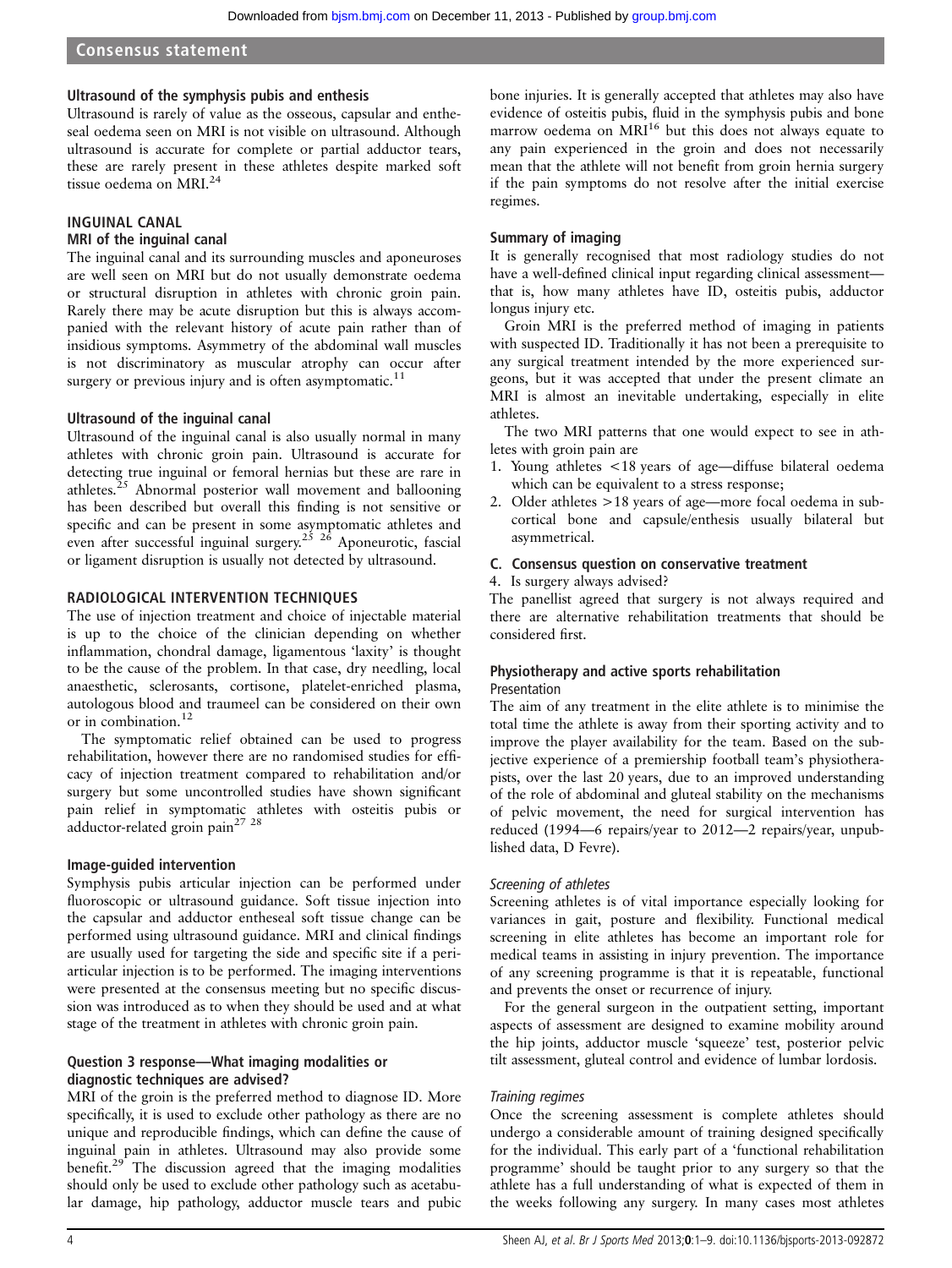will only understand abdominal work in terms of the number of sit ups or leg raises they can perform, exercises which place an enormous emphasis on rectus abdominis and hip flexor strength and unwanted spinal loading. Emphasis must be placed on the stabilising role the often-neglected internal obliques, transversus abdominis, gluteals and adductors play in terms of functional movement and posture. Research has demonstrated the stabilising effect of isometric contraction of the abdominal muscles in producing strong, yet mechanically effective core abdominal strength and stability.<sup>30</sup> In the late preoperative/early postoperative phase, emphasis must be placed on maintaining stability in the neutral spine position. This requires time and a thorough explanation of what is required during what appear to be very simple exercises for the 'ill-informed' patient (initial treatment programme summarised in box 1).

## Sports rehabilitation

Throughout the rehabilitation programme it is important to make any rehabilitation work as sport/occupation specific as possible. It must be emphasised that the medical team have a thorough understanding of the demands of the sport/occupa- $\[\text{tion}^{31}\]$  (box 1). Only then can any rehabilitation programme be designed to assist a full recovery and test when the patient is ready to return to full activity. Appropriate preoperative and postoperative care should allow a full return to activity within

Box 1 Suggested initial treatment programme following diagnosis of inguinal disruption

Individual postural assessment for basis of prehabilitation and rehabilitation programme

Specific tests for range of movement

- ▸ Spine
- ▸ Hip
- ▸ Muscle length
- ▸ Myofascial pathways

Strength tests

- ▸ Gluteus medius
- ▸ Transversus abdominis
- ▸ Isokinetic testing of pelvic control and isolated muscle strength

Education of postoperative exercise programme as detailed in week 1 of rehabilitation programme (table 1)

Prehabilitation strengthening programme for ▸ Gluteus medius/maximus

- ▸ Transversus abdominis
- ▸ Erector spinae/lateral abdominals/hip flexor/hamstring (if required from assessment)

Use of Swiss balls, core-ex, medicine balls, pulleys and clinibands

Dynamic stability of posture in standing/sitting and functional activity. This will involve re-education of hypertonic (overactive) and hypotonic (underactive) muscle tissue around the pelvis Increase mobility/lengthening of tight muscle and myofascial structure

Use of foam rollers, tennis and golf balls to release tight structures

Therapist mobilisation-based work

Cardio vascular-based exercise programmes which support the above dynamic strengthening and lengthening factors Swimming (good technique) and yoga

Table 1 Proposed rehabilitation regime following operative repair of inguinal disruption

#### Week Procedure

| Initiation of functional rehabilitation programme |
|---------------------------------------------------|
|                                                   |

- ▸ Isometric abdominals—emphasis on transversus and oblique's with pelvic control
	- ▸ Isometric hip flexors, extensors, abductors, adductors and rotators
- $\blacktriangleright$  Spinal mobilisation programme

2 Increase walking using time as limiting factor, increasing by 5 min each day if no ill effectsContinue isometrics and active spinal work, 10 reps/4 times/dayEnd of week initiate active assisted cliniband/isokinetic work in functional standing position

- 3 Functional rehabilitation
	- ▸ Neurological gymnastic ball work
	- $\blacktriangleright$  Mobility work, active and passive
	- ▶ Stability work

▸ Hydrotherapy

- Cardiovascular
- $\blacktriangleright$  Swimming (if wound healed)
- ▸ Cycling
- ▸ Initiate running programme, progressing from aerobic to anaerobic over the next 3 weeks Isokinetics
- ▸ Submaximal to maximal isometric hip work/isokinetics if available. Bias towards presurgical isokinetic test results.Once 25% or lower deficit between limbs, begin active concentric work, starting on fast speeds (240) progressing to slower (60) depending on daily reassessment.
- 4 Return to active assisted work to re-educate concentric/eccentric functional pattern.Progression of functional rehabilitation workEarly sport/occupation-specific rehabilitationRunning forwards→backwards→cutting→sprinting
- 5 Concentric/eccentric lower limb muscle patterns—manual/cliniband/ isokineticsGeneral weights work with abdominal belt/lumbar supportFull soccer-specific rehabilitationReturn to play/work according to functional reassessment

4–8 weeks from the date of surgery (suggested postoperative programme summarised in table 1). Emphasis must be placed on the need for a close liaison between the treating clinicians and the physiotherapy team, for the preoperative and postoperative rehabilitation, as there is a recognised variance in the surgical techniques undertaken.

## Question 4 response—Is surgery always advised?

As stated above it was agreed that surgery is not always indicated and rehabilitation as well as physiotherapy is strongly recommended for all athletes in the first instance.

## Summary of physiotherapy

A suggestion was made for both an initial treatment regime as a means of conservative or non-operative treatment (box 1).

|                 |  | Table 2 Suggested algorithm for the management of inguinal |  |
|-----------------|--|------------------------------------------------------------|--|
| disruption (ID) |  |                                                            |  |

| Time        | <b>Discomfort</b>                                                                    | Treatment                                                                                         |
|-------------|--------------------------------------------------------------------------------------|---------------------------------------------------------------------------------------------------|
| 2 months    | ID<br>VAS 0-2 at rest; 6-7 on<br>exercise; cannot undertake<br>any sporting activity | Prehabilitation, rest and analgesia<br>(see box 1)                                                |
| $>2$ months | On going ID - chronic groin<br>pain-failure of<br>rehabilitation                     | Surgical repair either open or<br>laparoscopic with postoperation<br>rehabilitation (see table 1) |
|             | VAS, visual analogue scale.                                                          |                                                                                                   |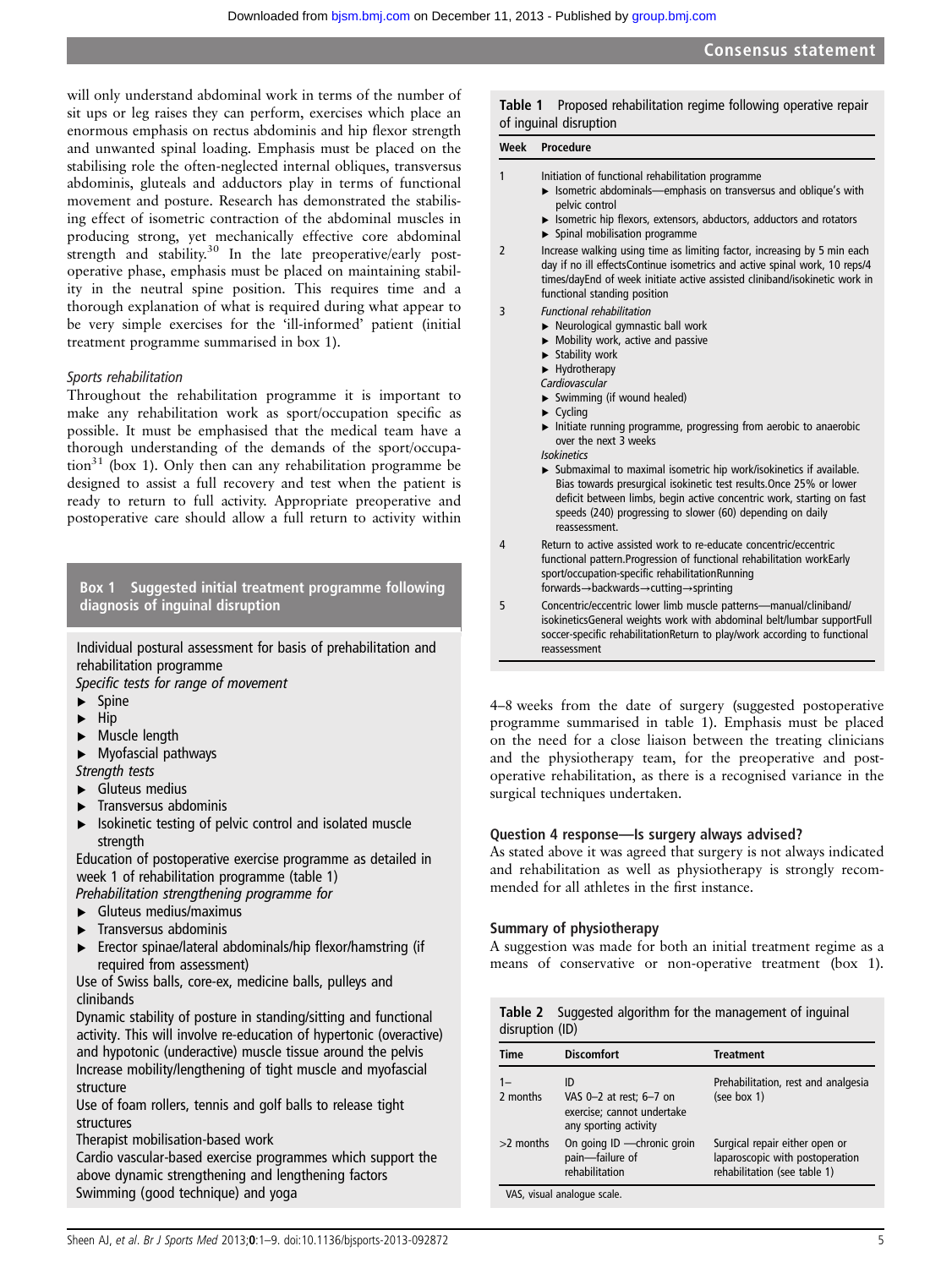There was also a suggested postoperative rehabilitation programme (table 1). The authors also accepted that there is a need for a treatment algorithm to provide an indication as to when surgery is required (see table 2) It was accepted by the authors that selective discussions in the conservative treatment options with the use of analgesia and anti-inflammatory medication requires a more in-depth discussion.

#### D. Consensus questions on surgery

- 5. If yes to surgery, then what operation should be undertaken?
- 1. What other treatment modalities would you use?
- 2. What repair would you undertake for a primary presentation?
- 3. What repair or management would you recommend for a recurrence?

#### Surgical techniques and indications Review of literature

No operation to date has been shown to be superior with the open and laparoscopic techniques providing benefit in experienced hands.<sup>18 21 31–33</sup> The role of surgery is to release the abnormal tension in the inguinal canal and reconstruct the weakness in the posterior wall with a mesh.

A recent study compared in a trial setting, whether laparoscopic surgery was more effective than non-operative treatment.<sup>10</sup> This study randomised 60 athletes (30 each arm) to either a totally extraperitoneal (TEP) repair or conservative measures with 2 months of active physiotherapy, including steroid injections and anti-inflammatory drugs. This study concluded with a reduction in chronic groin pain after 1 month with a 12-month follow-up in the operative group ( $p < 0.001$ ), with a return to sporting activity in 3 months greater in the operative arm, but it should be noted that 10% of patients had undergone an open tenotomy peroperatively (90% vs  $27\%$ , p < 0.001).<sup>10</sup>

Indeed trials reporting data on surgery in this subject are limited and seem to focus on adductor-related pain.<sup>34–36</sup>

There are several randomised trials in the area of groin injury but they mostly cover conservative treatment or prevention of adductor-related groin pain and are summarised in table 3.34–<sup>37</sup>

A more recent randomised trial from Australia hypothesised that inflammation and compression around the ilioinguinal nerve was the most likely cause of chronic groin pain in athletes and consequently constructed a study examining the effects of radiofrequency denervation (RFD) of the inguinal ligament compared to local anaesthesia and steroid injections in 36 patients.37 This study showed a significantly improved benefit in terms of pain with the use of RFD ( $p < 0.001$ ) with a subgroup of patients finding further short-term improvement from RFD if surgery had failed.<sup>37</sup>

Various surgical techniques have been described including the open repair using a specialised 'darn', <sup>33</sup> a simple suture repair which does not involve the use of a mesh with little or no tension in the posterior wall therefore allowing the athlete to mobilise early after the surgery. In some cases the genital branch of the genitofemoral nerve is divided particularly if it is found to be under tension.<sup>38</sup> This German group reported that 67% of professional athletes returned to full activity at a median of 14 days, although as discussed earlier the presence of 'tension' in the vicinity of the nerve appears not to be a measurable phenomenon.39 40 A laparoscopic approach to ID has also been performed by means of a TEP approach.<sup>32</sup> Interestingly while there was no detectable abnormality in 58% of the athletes, 93% of the cases returned to their sporting activities within a month.<sup>32</sup>

Table 3 Summary of randomised controlled trials managing adductor pain and Sportsman's groin

| <b>Authors</b>                        | Comparison                                                                       | <b>Number</b>                                                         | <b>Result</b>                                                                                      |
|---------------------------------------|----------------------------------------------------------------------------------|-----------------------------------------------------------------------|----------------------------------------------------------------------------------------------------|
| Paajanen<br>et al <sup>10</sup>       | TEP repair vs active<br>physiotherapy and<br>steroid injection                   | 60 (chronic<br>pain)                                                  | Advantage over<br>operative repair in<br>return to sporting<br>activities at 3 months<br>(p<0.001) |
| <b>Hölmich</b><br>et al <sup>34</sup> | Active training/<br>physiotherapy vs no<br>active training                       | 68 (adductor<br>pain)                                                 | Advantage over<br>structured programme<br>$(p=0.006)$                                              |
| Weir<br>$et al^{36}$                  | Multimodal<br>programme with<br>exercise therapy                                 | 48 (adductor<br>pain)                                                 | Quicker return to work<br>with multimodal<br>treatment $(p=0.043)$                                 |
| <b>Hölmich</b><br>et al <sup>35</sup> | Structured exercise<br>programme with<br>control exercise<br>programme           | 977 (adductor<br>pain)                                                | Non-significant<br>reduction in groin injury<br>by 31%                                             |
| Comin<br>et al <sup>37</sup>          | RFD of ilioinguinal<br>nerve with local<br>anaesthesia and<br>steroid injections | 36 (pain arising<br>from medial<br>aspect of<br>inguinal<br>ligament) | Improvement with RFD<br>(p<0.001)                                                                  |

RFD, radiofrequency denervation; TEP, totally extraperitoneal.

Certainly, a laparoscopic approach should provide a quicker return to full sporting activity as propagated by others advocating this technique.18 41 42 However, critics of the laparoscopic technique emphasise that the pathology present can only be viewed and treated by the anterior approach as it may involve the rectus abdominis muscle origin on the pubic bone as well as at the conjoint tendon with increased tension on the ilioinguinal and genitofemoral nerves which must also be released.<sup>1</sup> However in contrast, a more recently published study has postulated that most of the symptoms relate to inguinal ligament pathology and advocates dividing the ligament laparoscopically with reinforcing the groin using a mesh.<sup>41</sup> This report considers this abnormality to be analogous to that found in 'tennis elbow' and that symptoms improve by releasing the ligament from the pubic tubercle. Indeed histological abnormalities of the inguinal ligament enthesis have been documented in some athletes.<sup>2</sup>

## Consensus presentations

Four presentations were given by four surgeons with a proven record of research in groin pain cumulating to a total of 90 years of experience. Two surgeons had a large experience in the open surgical technique; one utilised a conventional Lichtenstein operation with a tension-free mesh repair and the other utilised a suture 'darn' technique. Both surgeons accepted that there was undue 'stress' on the pubic bone which created 'tension' that resulted in the pain experienced by the athlete. Their respective techniques allowed a 'release' in the tension in the inguinal canal with any weakness reinforced by the repair method chosen (darn or mesh). In terms of the tension in the groin it was understood that this analysis was based on experience and therefore subjective rather than based on any scientific test or measurable finding. The third surgeon favoured a laparoscopic transabdominal preperitoneal (TAPP) approach, where 'damage' or 'disruption' to the inguinal ligament was described.<sup>21</sup> The damage caused by the tension in the inguinal ligament attachment was 'released' or divided and the posterior inguinal canal reinforced using a mesh. Tears to the inguinal ligament are a common finding in patients with pain arising from the pubic tubercle and disrupted collagen fibres have been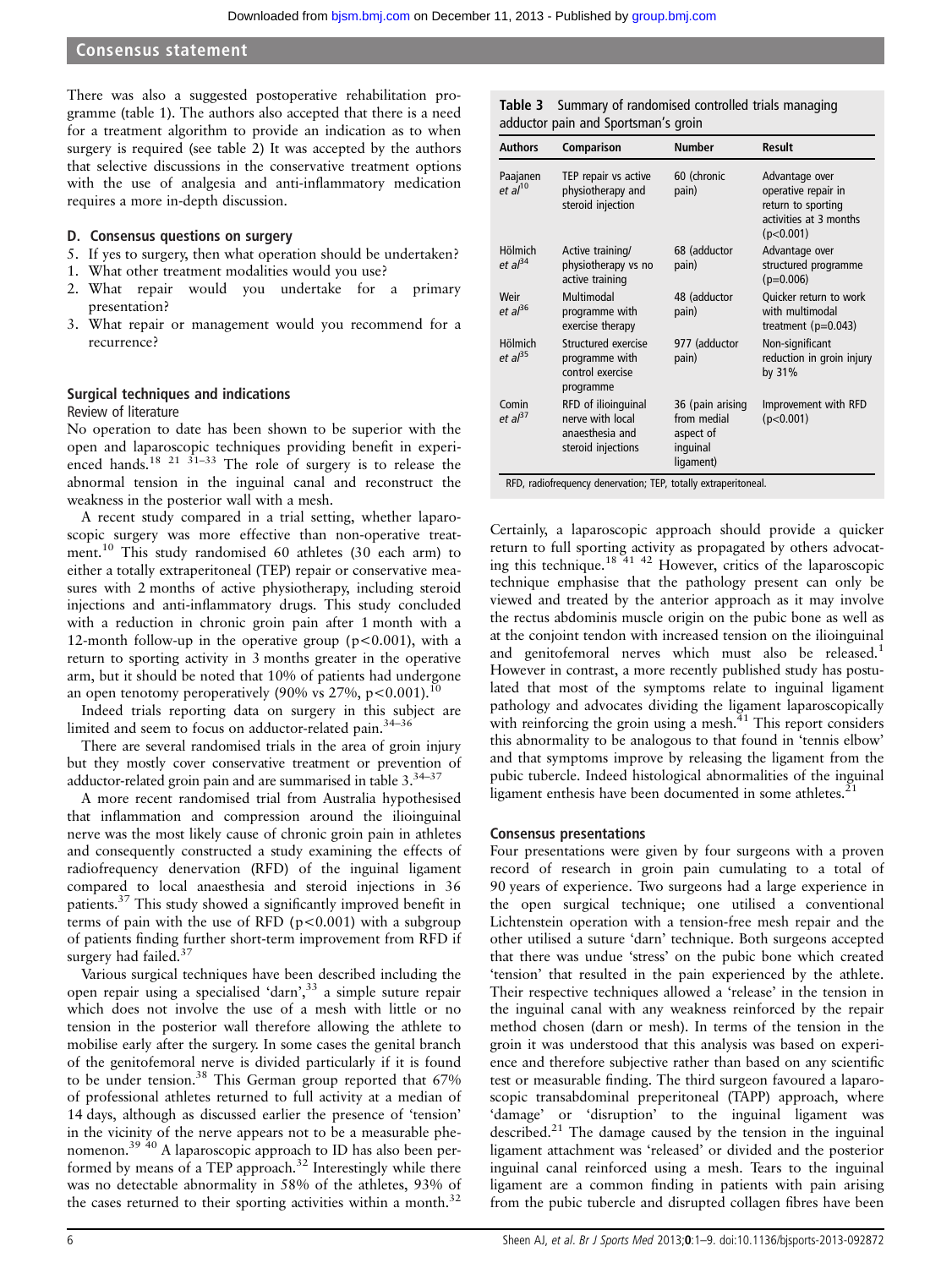found at microscopy. The fourth surgeon had over 15 years experience in the TEP technique introducing mesh behind the 'injured' groin. After dissection, the retropubic area was covered with a  $10\times15$  cm heavy or light polypropylene mesh. The procedure was often carried out bilaterally even if the symptoms were unilateral, because of the scarring caused by dissection in the preperitoneal space may have prevented a later operation of the non-affected contralateral side. The results of operative treatment from this single centre have been previously reported as good to excellent for 70–90% of patients.<sup>10</sup> <sup>18 32</sup>

There was universal acceptance on a multidisciplinary assessment and approach to the athlete. All speakers agreed that this was a predominantly a male athlete phenomenon with only 1–3% of affected being female. Surgery is indicated only when there is failure of conservative measures and physiotherapy with pinpoint groin tenderness over the superficial inguinal ligament which is almost exclusively seen in all athletes.

Up to 40% of referred athletes also had coexisting adductor longus tendon disruption, but only 18% of these require any surgical intervention with an adductor tenotomy which was diagnosed clinically and by MRI.<sup>43</sup> Adductor tenotomy should be undertaken if the main component of the pain is clinically diagnosed as originating from the adductor tendon. This can be determined by a sharp or heavy pain sensation on palpation of the adductor tendon origin which can be associated with oedema on MRI. Most athletes are well served with intensive adductor muscle physiotherapy or corticosteroid injections and it was recommended that the management of these particular athletes was conducted in conjunction with an orthopaedic surgeon. Up to 3% of athletes reported recurrent groin pain within 5 years from the largest series with 10% reporting pain on the non-operative side within 10 years as described by one of the open surgeons (darn repair) reported experience.<sup>33</sup>

All surgeons concurred that there has been a general decreasing trend in referrals from physiotherapists for surgery due to improvements in diagnostic imaging and physiotherapy regimes. This finding has also been confirmed by a large reported experience in the treatment of this condition over two decades.<sup>44</sup>

In the surgeons' experience there was a consensus that footballers, ice-hockey players, rugby players, fast bowlers in cricket and middle-distant runners are most likely to be affected by this condition with swimmers, cyclists and especially boxers less likely to experience the symptoms.<sup>18 21 32 33</sup>

The discussion with respect to the need for surgery ended with the agreement that careful selection, a multidisciplinary approach, accurate diagnosis, good surgical technique and vigorous rehabilitation are essential in the management of SG. Indeed it was noted by all surgeons that only 60% of elite athletes referred were being offered surgery.

Complications of surgery were discussed generally with no specific attention to either laparoscopic or open operative techniques. The majority of athletes that undergo surgery (approximately 90%) should have few or no complications, with the main risks including infection and/or bleeding in 3–5% and a predicted failure, that is the pain will recur, in about 10% of individuals that undergo surgery.

## Question 5 response—If yes to surgery then what operation should be undertaken?

The panellist based their respective views to this question on their own experiences. However, it was accepted that to date that there has been no randomised controlled trial (RCT) comparing different surgical approaches used to treat ID. There was also no clear opinion on whether an open (anterior) approach<sup>33</sup>

or laparoscopic (posterior) approach<sup>18 21</sup> should be used. Both techniques described by the surgeons commented on the pathology present. The pathology included tears in the inguinal ligament and conjoint tendon.<sup>18</sup> 21 32 33

In one operation, abnormalities of the inguinal ligament are identified and the inguinal ligament released from the pubic tubercle together with some fibres of the conjoint tendon and pectineal fascia. A TAPP repair using a soft polyester mesh (the choice of mesh type is made by the surgeon) is then performed. The inguinal ligament 'release procedure' has been reported to have very acceptable results.<sup>41</sup>

With the open technique reference was made to a weakness in the posterior wall with an increase in tension in the inguinal ligament. In an attempt to release the tension some fibres of the conjoint tendon were divided together with an adductor muscle tenotomy and subsequent reconstruction with a mesh. A formal release of the inguinal ligament can only be performed laparoscopically as an open release would risk the development of a femoral hernia.

Repair of the ID can be carried out by either open or laparoscopic technique with the surgeon advised to use his/her own preferred method. With all repairs it was recognised to identify the anatomy and release any abnormal tension in the inguinal ligament. Any resultant defects or weaknesses created should be repaired or reinforced with a mesh.

It was noted that the laparoscopic technique had a quicker recovery and return to sporting activity,  $8\frac{9}{9}$  but it was also accepted that the surgeon's relative expertise and experience in a particular technique was a major determining factor in the type of repair undertaken. Furthermore, there was no RCT data to suggest that any technique was superior.

The consensus panellist included two surgeons (IM, OJG) that carried out an open technique, one using a mesh and the other a simple darn. The laparoscopic surgeons (DML and HP) using TAPP and TEP techniques with the one surgeon using both laparoscopic and open techniques (AJS).

## Question 6 response—What other treatment modalities would you use?

This question was designed specifically to determine whether any other modalities other than surgery were successfully used by the panellists. No agreement was reached in this area with suggestions of steroid injections, active physiotherapy and prolotherapy offered to the panellists as possibilities. There was a general consensus that support of an orthopaedic surgeon and an experienced physiotherapist is needed as well as radiological input mainly to exclude other pathologies. It was also reaffirmed that approximately 20% of athletes needed an adductor tenotomy which, was diagnosed clinically and by MRI. The importance of a multidisciplinary approach with an orthopaedic surgeon was emphasised in this question.

## Question 7 response—What repair would you undertake for a primary presentation?

Before the conference, all the surgeons agreed that there may be a difference in their respective approaches for an initial presentation and a recurrence. As per question 5 there remained the expressed opinion that the surgeon's initial choice of repair depends on his/her expertise.

## Question 8 response—What repair or management would you recommend for a recurrence?

There was no general consensus for treating recurrent pain and the choice of surgery or repair was recommended based on the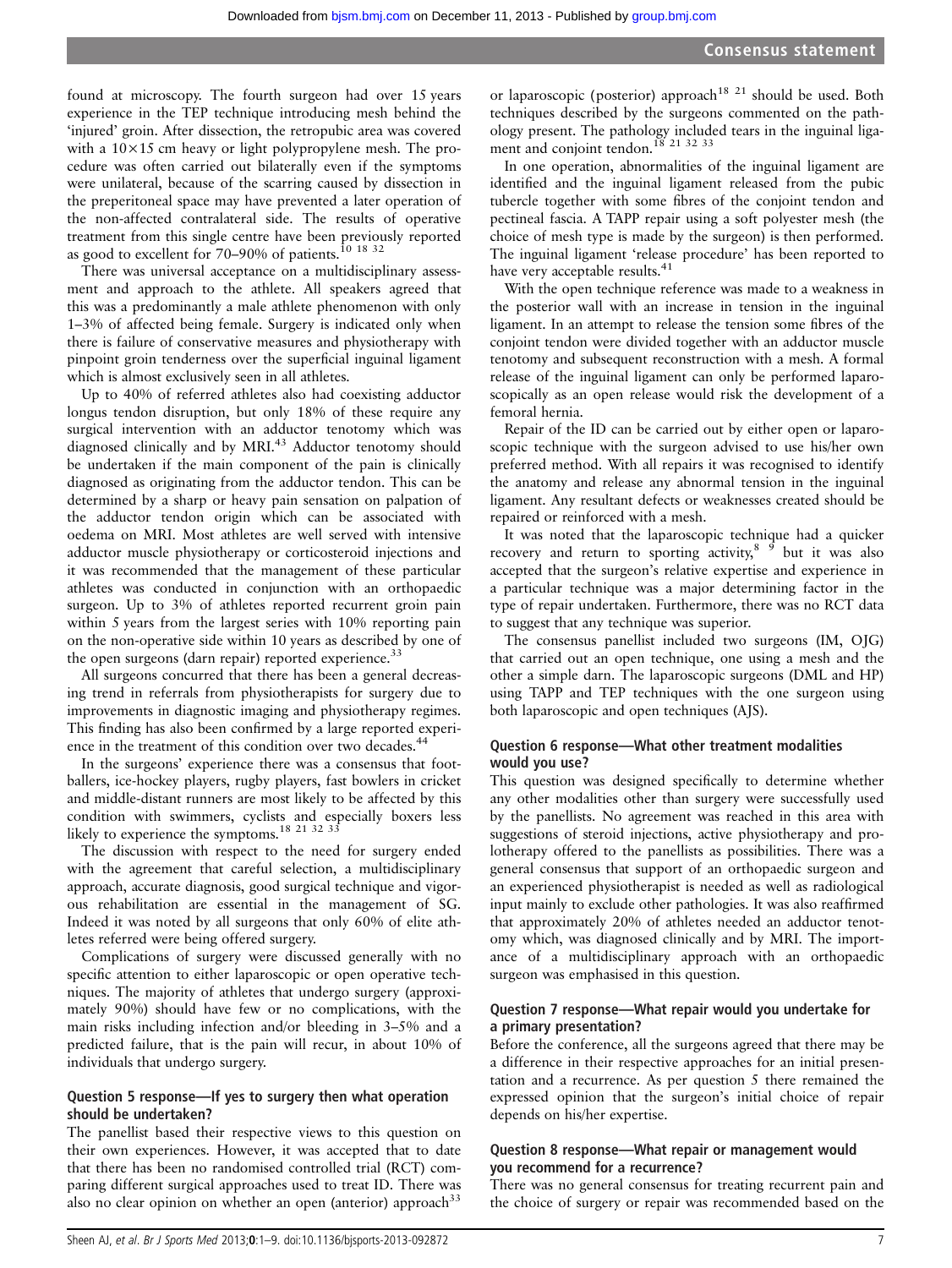surgeon's experience in managing recurrent groin pain with operative and non-operative techniques. It was also recognised that with recurring symptoms of pain the athlete may well choose to obtain an opinion from another surgeon who may then choose to reoperate on the individual with his/her own technique especially if it differs from the initial technique used and as a consequence, the surgeons were not always aware of all their respective recurrences.

## Summary of surgery

The surgeon's choice of repair relies on his/her expertise as to whether to use an open or laparoscopic (TAPP or TEP) technique.<sup>21 32</sup> The surgery itself relies on identifying pathology, releasing any abnormal tension and restoring anatomy with suture or mesh reinforcement. There is no evidence from RCT to support the superiority of any type of operation.

## Further discussion

It was agreed that there should be a national registry for all ID repairs especially in professional sportsmen. The registry should include all the investigations carried out, pathology identified as well as treatment undertaken including physiotherapy, injection therapy and details of any surgery undertaken. The registry should also include follow-up data and documentation of any recurrent symptoms which may then be used to possibly aid in determining which operations can be recommended in the future. Any present national registry that already exists for example the Scandinavian Registry should also possibly be incorporated. A possible treatment algorithm was summarised in table 2.

#### Consensus summary

ID is a condition recognised by groin pain and is commonly seen in very active sports persons. It can be defined as pain in the inguinal region near the pubic tubercle, which may have an insidious or acute onset and where no obvious other pathology exists to explain the symptoms. The experts have agreed that an experienced multidisciplinary approach is required with a physiotherapist, orthopaedic and a hernia surgeon being the key members. Radiological imaging is now required in many cases to exclude other conditions.

ID in elite athletes requires careful examination and assessment and it should be noted that surgery is only required in approximately 60% of cases and must be preceded by appropriate physiotherapy (see box 1) to improve core stability. Surgery to date has aimed at treating the injury, which has failed to respond to conservative measures such as rest, structured exercises, physiotherapy, anti-inflammatory medication and local anaesthetic plus steroid injections.45

In terms of the surgery and operative approach, this should be dependent on the surgeon's experience.

## Consensus conclusion

The consensus panellists recognised that chronic pain in the groin experienced by athletes is a difficult field with many differing opinions with the type of surgery undertaken based on the surgeon's relative expertise.

The consensus meeting's main strength was the presence of recognised leading surgeons in the field of SG in open and minimal access techniques. Another valued strength was the multidisciplinary opinions of a specialist chartered physiotherapist from a professional football club as well as a leading musculoskeletal radiologist.

A weakness of the consensus was however, the paucity of data from the literature to help substantiate the various opinions as well as the lack of RCT evidence to support any firm surgical recommendations.

This statement should not be regarded as evidence but a best guide in this area of clinical practice.

#### In summary

- A. Preferred terminology should be ID;
- B. ID can be defined as pain, either of an insidious or acute onset, which occurs predominantly in the groin area near the pubic tubercle where no obvious other pathology, such as a hernia, exists to explain the symptoms.

The diagnosis of ID can be made if at least three of the five clinical signs below are detectable:

- 1. Pinpoint tenderness over the pubic tubercle at the point of insertion of the conjoint tendon;
- 2. Palpable tenderness over the deep inguinal ring;
- 3. Pain and/or dilation of the external ring with no obvious hernia evident;
- 4. Pain at the origin of the adductor longus tendon;
- 5. Dull, diffuse pain in the groin, often radiating to the perineum and inner thigh or across the midline.
- C. The initial history and examination remains a key with a full physiotherapy rehabilitation regime undertaken prior to any surgery contemplated.
- D. Imaging is recommended for all patients with ID as it will be important to exclude other conditions that may cause chronic groin pain.
- E. Any surgery should be carried out as part of a dedicated team; the role of surgery is to release the abnormal tension in the inguinal canal and reconstruct the weakness in the posterior wall when other conservative approaches have failed.

## Future direction

The panellists accept that research is needed across a range of areas in order to answer some critical research questions.

The panellists also accept that there are limitations with this document as the audience was predominantly from the surgical discipline. A greater multidisciplinary panel will therefore be required for any future consensus with the aim to provide recommendations for the management of ID.

The key areas for research identified include:

- 1. A clearer algorithm on what specific findings on MRI would constitute a definition of ID;
- 2. Evidence-based treatment algorithm on the length of conservative measures and physiotherapy regimes followed by indications for surgery and if possible the type of surgery recommended;
- 3. Physiotherapy regime descriptions to suit differing surgical techniques should be explored and commented on.
- 4. Differing surgical techniques should be tested in multicentred RCT by surgeons possessing expertise in open and laparoscopic techniques.
- 5. A national registry should be established.

#### Author affiliations <sup>1</sup>

<sup>1</sup>Department of Surgery, Central Manchester Foundation Trust, Manchester Royal Infirmary, Manchester, UK <sup>2</sup>

<sup>2</sup>Department of Surgery, Royal Gwent Hospital, Newport, UK

<sup>3</sup>Department of Surgery, Leicester General Hospital, Leicester, UK

4 Department of Musculoskeletal Radiology, Leeds Teaching Hospitals, Chapel Allerton Hospital, Leeds, UK

5 Department of Sports Medicine, Blackburn Rovers STC, Blackburn, UK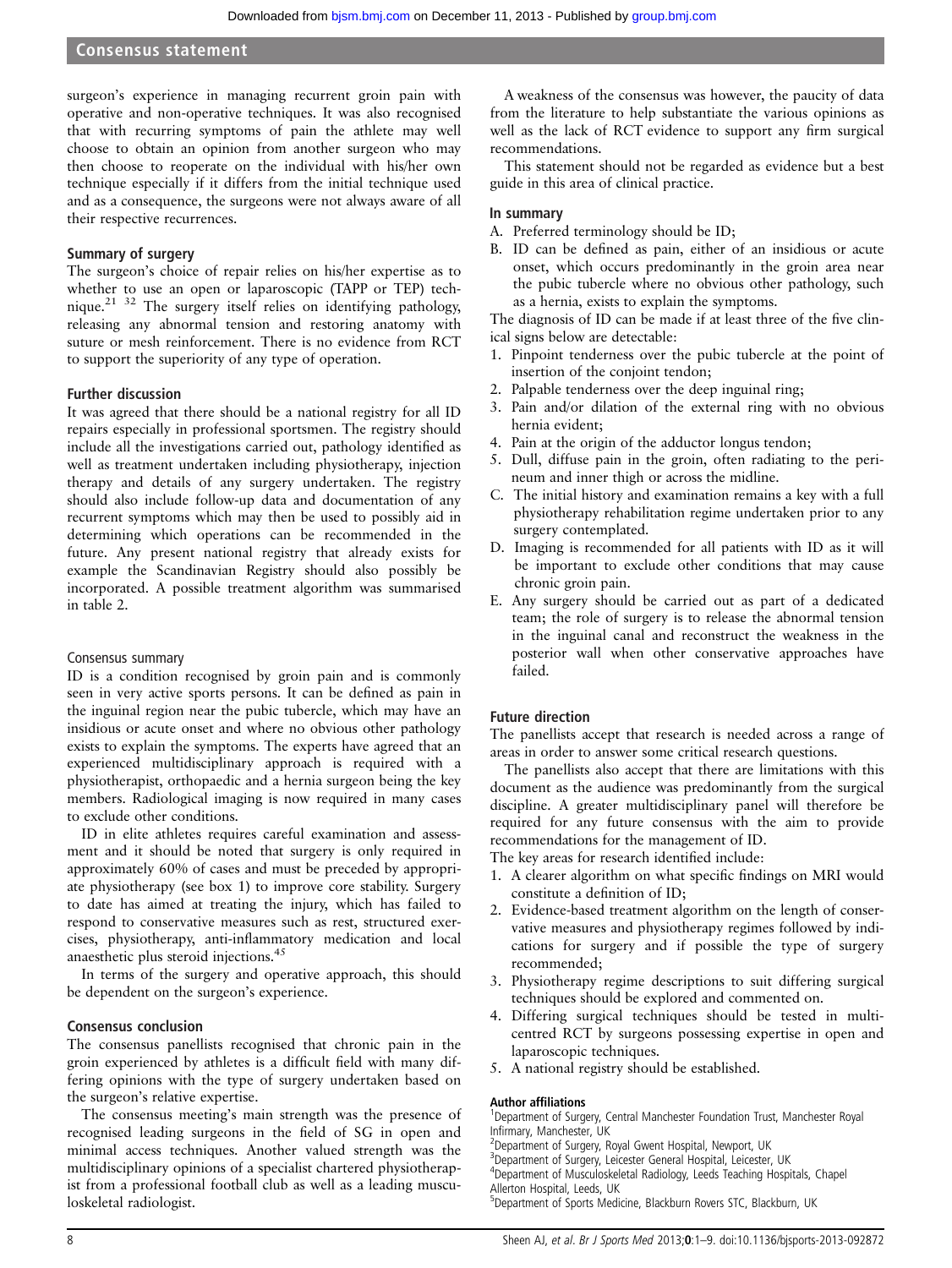<sup>6</sup>Department of Surgery, Kuopio University Hospital, University of Eastern Finland, Kuopio, Finland

- <sup>7</sup> Department of General Surgery, Royal Infirmary of Edinburgh, Edinburgh, UK<br><sup>8</sup> Department of Surgery, Derriford Hospital, Plymouth, UK
- Department of Surgery, Derriford Hospital, Plymouth, UK
- <sup>9</sup>Department of Surgery, Gilmore Groin and Hernia Clinic, London, UK
- <sup>10</sup>Department of Surgery, Royal Bournemouth Hospital, Bournemouth, UK<br><sup>11</sup>Department of Surgery, Western Infirmary, Glasgow, UK<br><sup>12</sup>Department of Surgery, London Hernia Centre, London, UK
- 
- 

#### Competing interests None.

Provenance and peer review Not commissioned; externally peer reviewed.

Open Access This is an Open Access article distributed in accordance with the Creative Commons Attribution Non Commercial (CC BY-NC 3.0) license, which permits others to distribute, remix, adapt, build upon this work non-commercially, and license their derivative works on different terms, provided the original work is properly cited and the use is non-commercial. See: [http://creativecommons.org/](http://creativecommons.org/licenses/by-nc/3.0/) [licenses/by-nc/3.0/](http://creativecommons.org/licenses/by-nc/3.0/)

#### **REFERENCES**

- Campanelli G. Pubic inguinal pain syndrome: the so-called sports hernia. Hernia  $2010:14:1-4$
- 2 Hackney RG. The sports hernia: a cause of chronic groin pain. Br J Sports Med 1993;27:58–62.
- 3 Swan KG, Wolcott M. The athletic hernia: a systematic review. Clin Orthop Relat Res 2007;455:78–87.
- 4 Harmon KG. Evaluation of groin pain in athletes. Curr Sports Med Rep 2007;6:354–61.
- 5 Farber AJ, Wilckens JH. Sports hernia: diagnosis and therapeutic approach. J Am Acad Orthop Surg 2007;15:507–14.
- 6 Diesen DL, Pappas TN. Sports hernias. Adv Surg 2007;41:177–87.<br>7 Ealvey EC, Franklyn-Miller A. McCrory PR. The groin triangle: a pat
- Falvey EC, Franklyn-Miller A, McCrory PR. The groin triangle: a patho-anatomical approach to the diagnosis of chronic groin pain in athletes. Br J Sports Med 2009;43:213–20.
- 8 Caudill P, Nyland J, Smith C, et al. Sports hernias: a systematic literature review. Br J Sports Med 2008;42:954–64.
- 9 Jansen JA, Mens JM, Backx FJ, et al. Treatment of longstanding groin pain in athletes: a systematic review. Scand J Med Sci Sports 2008;18:263–74.
- 10 Paajanen H, Brinck T, Hermunen H, et al. Laparoscopic surgery for chronic groin pain in athletes is more effective than nonoperative treatment: a randomised clinical trial with magnetic resonance imaging of 60 patients with sportsman's hernia (athletic pubalgia). Surgery 2011;150:99–107.
- 11 Robinson P, Barron DA, Parsons W, et al. Adductor-related groin pain in athletes: correlation of MR imaging with clinical findings. Skeletal Radiol 2004;33:451–7.
- 12 Robinson P, Bhat V, English B. Imaging in the assessment and management of athletic pubalgia. Semin Musculoskelet Radiol 2011;15:14–26.
- 13 Brennan D, O'Connell MJ, Ryan M, et al. Secondary cleft sign as a marker of injury in athletes with groin pain: MR image appearance and interpretation. Radiology 2005;235:162–7.
- 14 Koulouris G. Imaging review of groin pain in elite athletes: an anatomic approach to imaging findings. AJR Am J Roentgenol 2008;191:962–72.
- 15 Paajanen H, Hermunen H, Karonen J. Pubic magnetic resonance imaging findings in surgically and conservatively treated athletes with osteitis pubis compared to asymptomatic athletes during heavy training. Am J Sports Med 2008;36:117–21.
- 16 Beatty T. Osteitis pubis in athletes. Curr Sports Med Rep 2012;11:96-8.
- 17 Cunningham PM, Brennan D, O'Connell M, et al. Patterns of bone and soft-tissue injury at the symphysis pubis in soccer players: observations at MRI. AJR Am J Roentgenol 2007;188:W291–6.
- 18 Susmallian S, Ezri T, Elis M, et al. Laparoscopic repair of 'sportsman's hernia' in soccer players as treatment of chronic inguinal pain. Med Sci Monit 2004;10: CR52–4.
- 19 Kesek P, Ekberg O, Westlin N. Herniographic findings in athletes with unclear groin pain. Acta Radiol 2002;43:603–8.
- 20 Polglase AL, Frydman GM, Farmer KC. Inguinal surgery for debilitating chronic groin pain in athletes. Med J Aust 1991;155:674-7.
- 21 Mann CD, Sutton CD, Garcea G, et al. The inguinal release procedure for groin pain: initial experience in 73 sportsmen/women. Br J Sports Med 2009;43:579-83.
- 22 Larson CM, Pierce BR, Giveans MR. Treatment of athletes with symptomatic intra-articular hip pathology and athletic pubalgia/sports hernia: a case series. Arthroscopy 2011;27:768–75.
- 23 Fredberg U, Kissmeyer-Nielsen P. The sportsman's hernia—fact or fiction? Scand J Med Sci Sports 1996;6:201–4.
- 24 Robinson P. Sonography of common tendon injuries. AJR Am J Roentgenol 2009;193:607–18.
- 25 Robinson P, Hensor E, Lansdown MJ, et al. Inguinofemoral hernia: accuracy of sonography in patients with indeterminate clinical features. AJR Am J Roentgenol 2006;187:1168–78.
- 26 Steele P, Annear P, Grove JR. Surgery for posterior inguinal wall deficiency in athletes. J Sci Med Sport 2004;7:415–21; discussion 422–3.
- 27 Holt MA, Keene JS, Graf BK, et al. Treatment of osteitis pubis in athletes. Results of corticosteroid injections. Am J Sports Med 1995;23:601–6.
- 28 Schilders E, Bismil Q, Robinson P, et al. Adductor-related groin pain in competitive athletes. Role of adductor enthesis, magnetic resonance imaging, and entheseal pubic cleft injections. J Bone Joint Surg Am 2007;89:2173–8.
- 29 Zoga AC, Mullens FE, Meyers WC. The spectrum of MR imaging in athletic pubalgia. Radiol Clin North Am 2010;48:1179–97.
- 30 Dostal WF, Soderberg GL, Andrews JG. Actions of hip muscles. Phys Ther 1986;66:351–61.
- 31 Macintyre J, Johson C, Schroeder EL. Groin pain in athletes. Curr Sports Med Rep 2006;5:293–9.
- 32 Paajanen H, Syvähuoko I, Airo I. Totally extraperitoneal endoscopic (TEP) treatment of sportsman's hernia. Surg Laparosc Endosc Percutan Tech 2004;14:215–18.
- 33 Gilmore OJA. Gilmore's groin: ten years experience of groin disruption—a previously unsolved problem in sportsmen. Sports Med Soft Tissue Trauma 1991;3:12–14.
- 34 Hölmich P, Uhrskou P, Ulnits L, et al. Effectiveness of active physical training as treatment for long-standing adductor-related groin pain in athletes: randomised trial. Lancet 1999;353:439–43.
- 35 Hölmich P, Larsen K, Krogsgaard K, et al. Exercise program for prevention of groin pain in football players: a cluster-randomised trial. Scand J Med Sci Sports 2010;20:814–21.
- 36 Weir A, Jansen JA, van de Port IG, et al. Manual or exercise therapy for long-standing adductor-related groin pain: a randomised controlled clinical trial. Man Ther 2011;16:148–54.
- 37 Comin J, Obaid H, Lammers G, et al. Radiofrequency denervation of the inguinal ligament for the treatment of 'sportsman's hernia': a pilot study. Br J Sports Med 2013;47:380–6.
- 38 Muschaweck U, Berger L. Minimal repair technique of sportsmen's groin: an innovative open-suture repair to treat chronic inguinal pain. Hernia 2010;14:27–33.
- 39 Muschaweck U, Berger LM. Sportsmen's groin-diagnostic approach and treatment with the minimal repair technique: a single-center uncontrolled clinical review. Sports Health 2010;2:216–21.
- 40 Minnich JM, Hanks JB, Muschaweck U, et al. Sports hernia: diagnosis and treatment highlighting a minimal repair surgical technique. Am J Sports Med 2011;39:1341–9.
- 41 Lloyd DM, Sutton CD, Altafa A, et al. Laparoscopic inguinal ligament tenotomy and mesh reinforcement of the anterior abdominal wall: a new approach for the management of chronic groin pain. Surg Laparosc Endosc Percutan Tech 2008;18:363–8.
- 42 Srinivasan A, Schuricht A. Long-term follow-up of laparoscopic preperitoneal hernia repair in professional athletes. J Laparoendosc Adv Surg Tech A 2002;12:101–6.
- 43 Akermark C, Johansson C. Tenotomy of the adductor longus tendon in the treatment of chronic groin pain in athletes. Am J Sports Med 1992;20:640-3.
- 44 Meyers WC, McKechnie A, Philippon MJ, et al. Experience with 'sports hernia' spanning two decades. Ann Surg 2008;248:656–65.
- 45 Nam A, Brody F. Management and therapy for sports hernia. J Am Coll Surg 2008;206:154–64.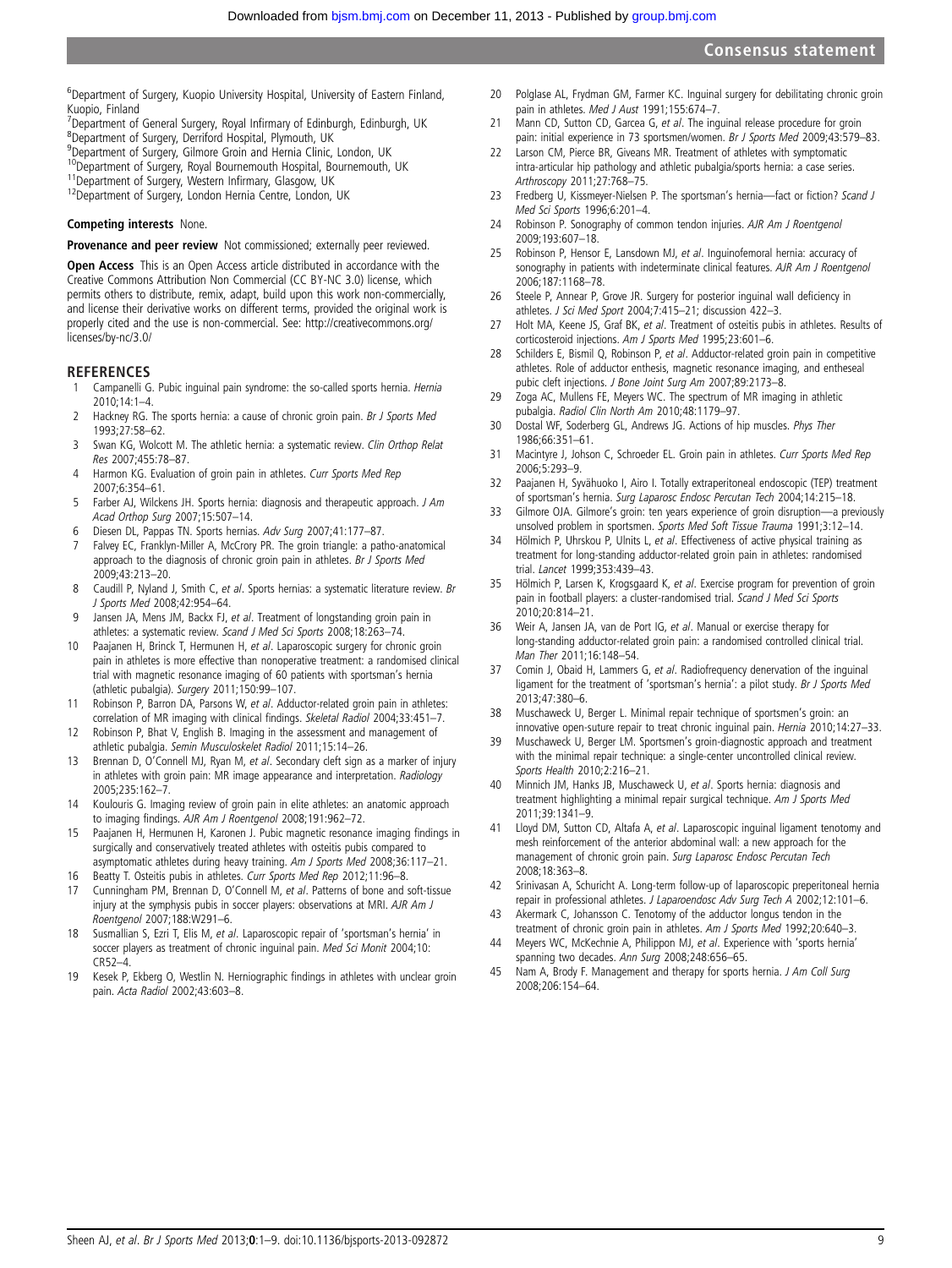

## **Conference based on the Manchester Consensus Hernia Society's 2014 position statement 'Treatment of the Sportsman's groin': British**

Aali J Sheen, B M Stephenson, D M Lloyd, et al.

doi: 10.1136/bjsports-2013-092872 Br J Sports Med published online October 22, 2013

**<http://bjsm.bmj.com/content/early/2013/12/10/bjsports-2013-092872.full.html>** Updated information and services can be found at:

These include:

| <b>References</b>                | This article cites 45 articles, 13 of which can be accessed free at:<br>http://bjsm.bmj.com/content/early/2013/12/10/bjsports-2013-092872.full.html#ref-list-1                                                                                                                                                                                                                                                                       |
|----------------------------------|--------------------------------------------------------------------------------------------------------------------------------------------------------------------------------------------------------------------------------------------------------------------------------------------------------------------------------------------------------------------------------------------------------------------------------------|
| <b>Open Access</b>               | This is an Open Access article distributed in accordance with the<br>Creative Commons Attribution Non Commercial (CC BY-NC 3.0)<br>license, which permits others to distribute, remix, adapt, build upon this<br>work non-commercially, and license their derivative works on different<br>terms, provided the original work is properly cited and the use is<br>non-commercial. See: http://creativecommons.org/licenses/by-nc/3.0/ |
| P < P                            | Published online October 22, 2013 in advance of the print journal.                                                                                                                                                                                                                                                                                                                                                                   |
| <b>Email alerting</b><br>service | Receive free email alerts when new articles cite this article. Sign up in<br>the box at the top right corner of the online article.                                                                                                                                                                                                                                                                                                  |

(DOIs) and date of initial publication. publication. Citations to Advance online articles must include the digital object identifier citable and establish publication priority; they are indexed by PubMed from initial typeset, but have not not yet appeared in the paper journal. Advance online articles are Advance online [articles have been peer revie](http://journals.bmj.com/cgi/reprintform)wed, accepted for publication, edited and

**<http://group.bmj.com/group/rights-licensing/permissions>** To request permissions go to:

**<http://journals.bmj.com/cgi/reprintform>** To order reprints go to:

**<http://group.bmj.com/subscribe/>** To subscribe to BMJ go to: